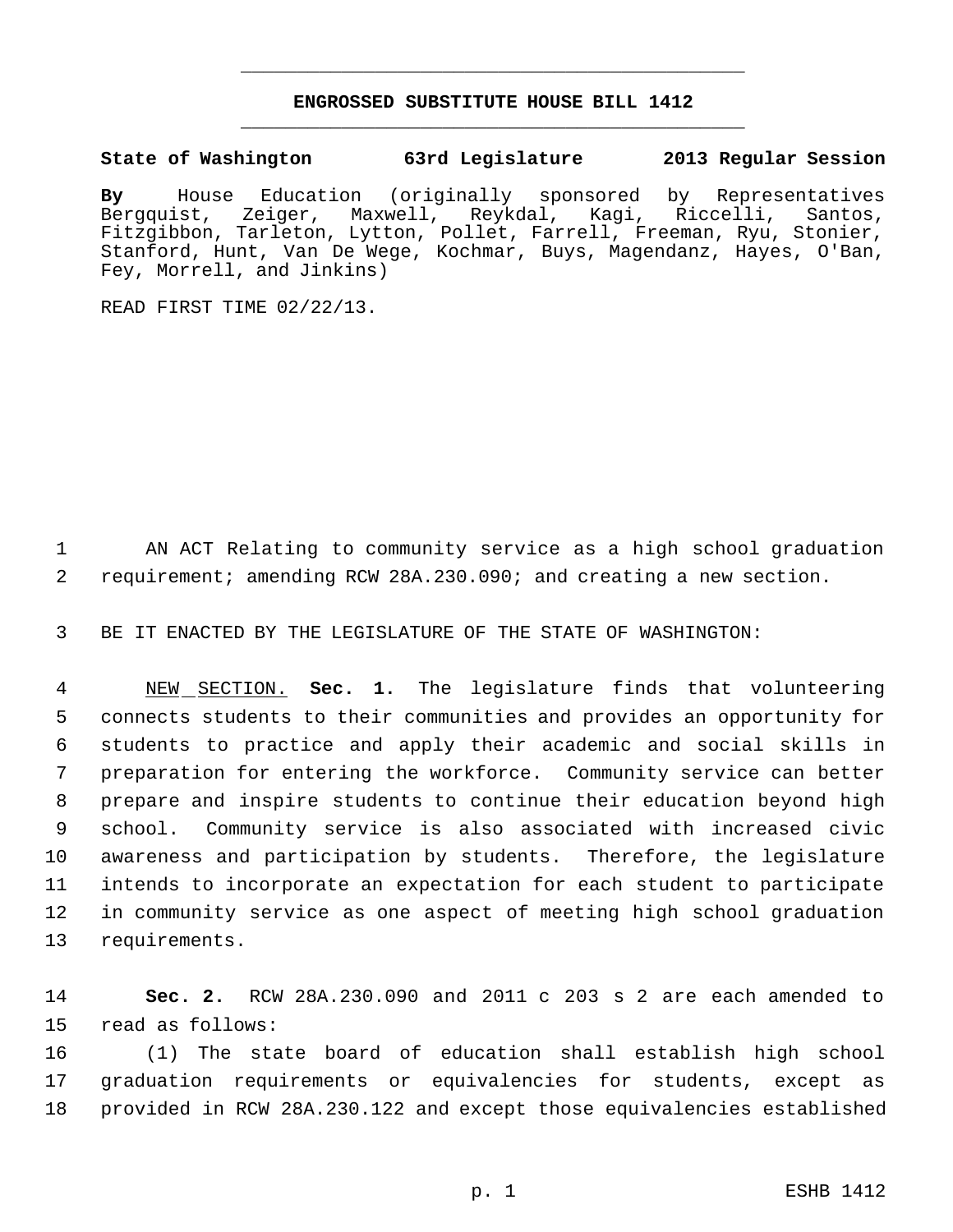by local high schools or school districts under RCW 28A.230.097. The purpose of a high school diploma is to declare that a student is ready for success in postsecondary education, gainful employment, and citizenship, and is equipped with the skills to be a lifelong learner.

 (a) Any course in Washington state history and government used to fulfill high school graduation requirements shall consider including information on the culture, history, and government of the American Indian peoples who were the first inhabitants of the state.

 (b) The certificate of academic achievement requirements under RCW 28A.655.061 or the certificate of individual achievement requirements under RCW 28A.155.045 are required for graduation from a public high school but are not the only requirements for graduation.

 (c) Any decision on whether a student has met the state board's high school graduation requirements for a high school and beyond plan shall remain at the local level.

16 (d) Beginning with the graduating class of 2017, each student must 17 complete community service, to be explained and documented using the 18 student's culminating project. Parameters and requirements for the 19 community service may be established only by a school district board of 20 directors. A student who has completed the community service requirement of a school district and transfers in the senior year to 22 another school district is not required to complete additional community service under this section.

 (2)(a) In recognition of the statutory authority of the state board of education to establish and enforce minimum high school graduation requirements, the state board shall periodically reevaluate the graduation requirements and shall report such findings to the legislature in a timely manner as determined by the state board.

 (b) The state board shall reevaluate the graduation requirements for students enrolled in vocationally intensive and rigorous career and technical education programs, particularly those programs that lead to a certificate or credential that is state or nationally recognized. The purpose of the evaluation is to ensure that students enrolled in these programs have sufficient opportunity to earn a certificate of academic achievement, complete the program and earn the program's certificate or credential, and complete other state and local graduation requirements.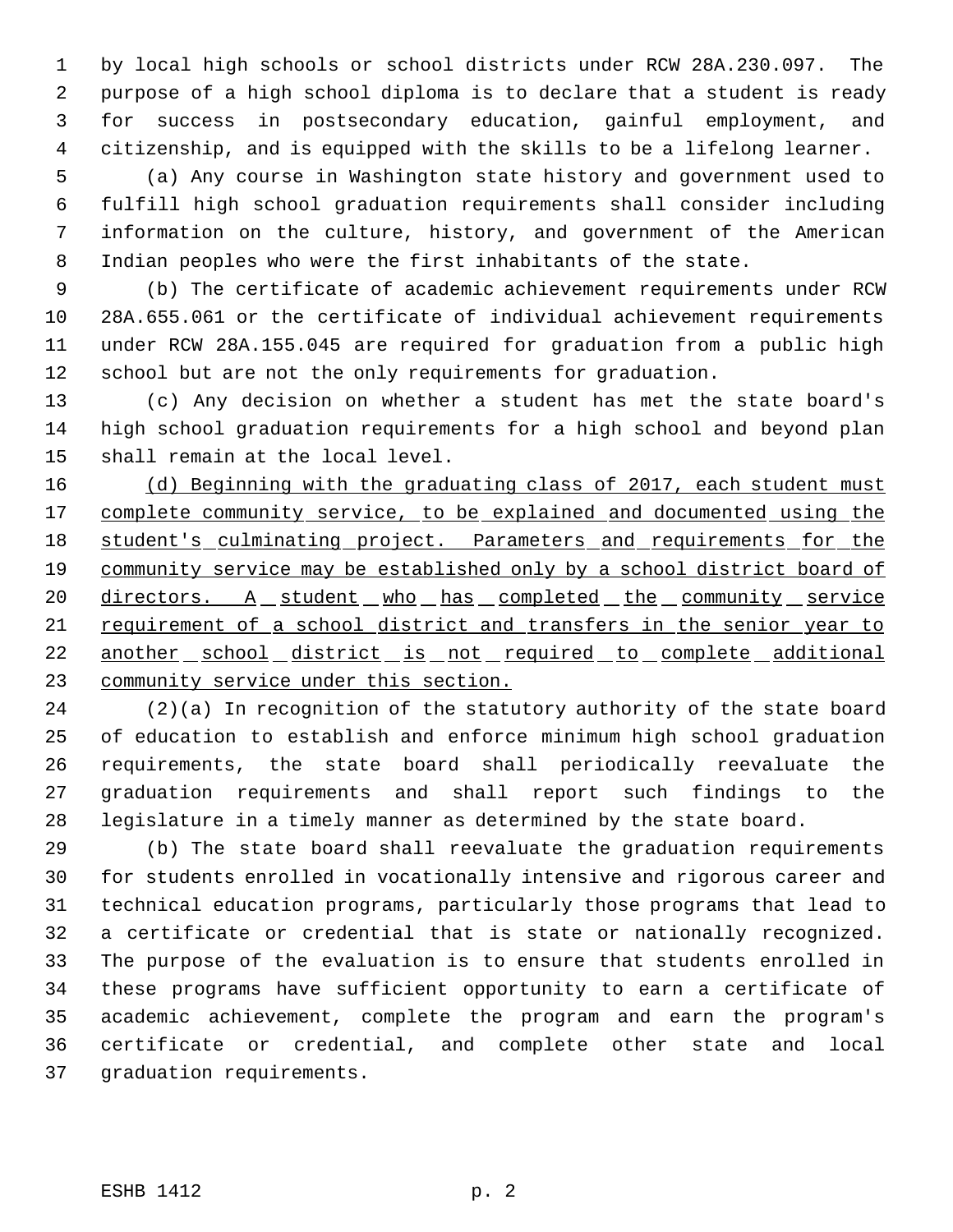(c) The state board shall forward any proposed changes to the high school graduation requirements to the education committees of the legislature for review and to the quality education council established under RCW 28A.290.010. The legislature shall have the opportunity to act during a regular legislative session before the changes are adopted through administrative rule by the state board. Changes that have a fiscal impact on school districts, as identified by a fiscal analysis prepared by the office of the superintendent of public instruction, shall take effect only if formally authorized and funded by the legislature through the omnibus appropriations act or other enacted legislation.

 (3) Pursuant to any requirement for instruction in languages other than English established by the state board of education or a local school district, or both, for purposes of high school graduation, students who receive instruction in American sign language or one or more American Indian languages shall be considered to have satisfied the state or local school district graduation requirement for instruction in one or more languages other than English.

 (4) If requested by the student and his or her family, a student who has completed high school courses before attending high school shall be given high school credit which shall be applied to fulfilling high school graduation requirements if:

 (a) The course was taken with high school students, if the academic level of the course exceeds the requirements for seventh and eighth grade classes, and the student has successfully passed by completing the same course requirements and examinations as the high school students enrolled in the class; or

 (b) The academic level of the course exceeds the requirements for seventh and eighth grade classes and the course would qualify for high school credit, because the course is similar or equivalent to a course offered at a high school in the district as determined by the school district board of directors.

 (5) Students who have taken and successfully completed high school courses under the circumstances in subsection (4) of this section shall not be required to take an additional competency examination or perform any other additional assignment to receive credit.